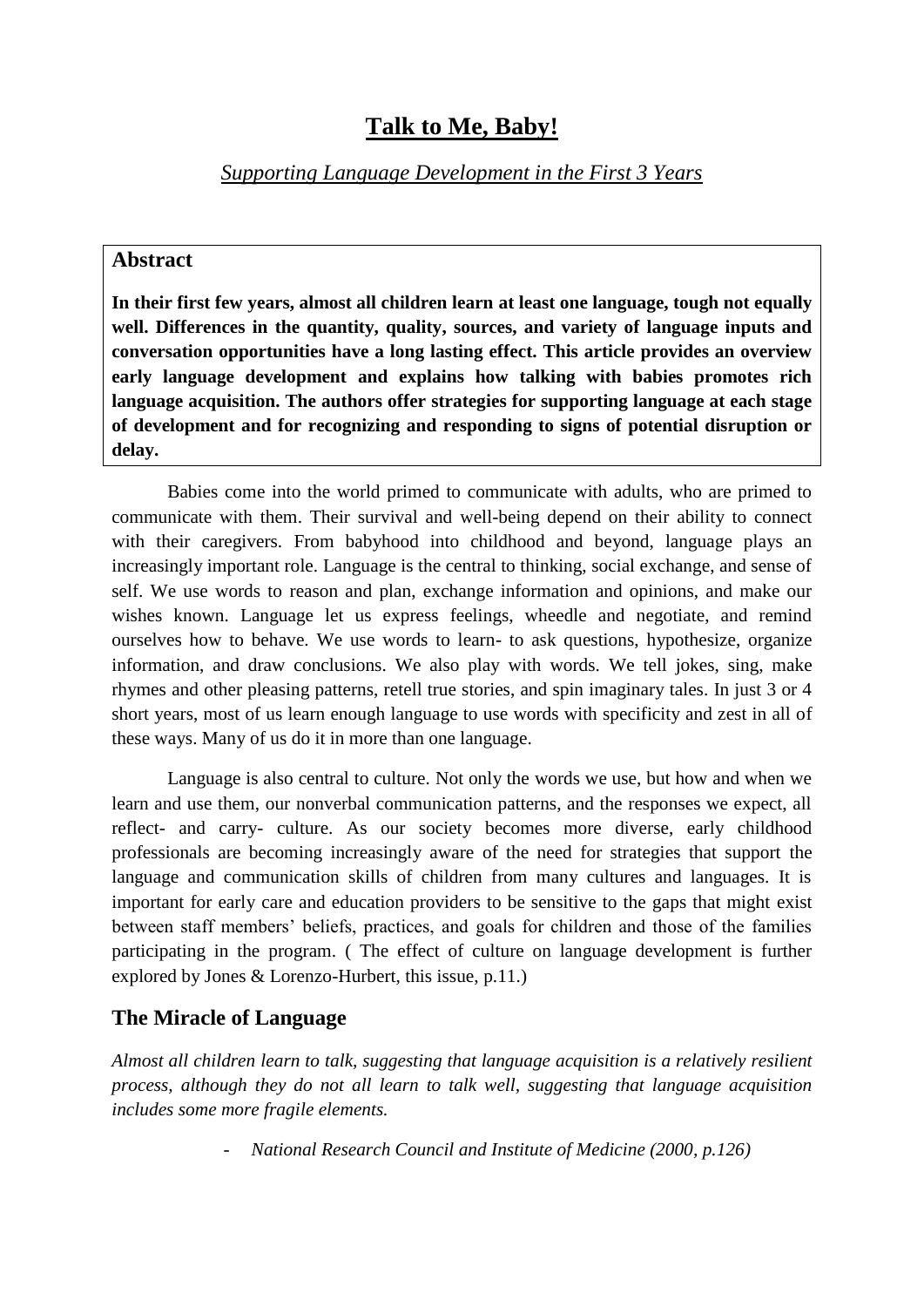Around the World, babies in widely varying cultures and circumstances tune into human voices and non-verbal communications; build relationships through responsive interactions; coo and babble; attach meaning to words; use single words to label, inquire, demand, and insist; put words together in novel combinations; and master the key elements of grammar in a similar pattern and on a similar timetable. Parents and caregivers engage babies in relationship-building communications and speak to them in ways that build language.

Only the most extreme circumstances of environmental, relationship, or language deprivation or of biological impairment prevent children from learning the basics of their first language (or languages)- the core vocabulary of everyday needs and the rules for forming words, sentences, and questions. But differences in the quantity , quality, sources, and variety of language inputs and in expectations and opportunities for conversational participation translate into ongoing differences in the richness of children's vocabularies, their command of specialized linguistic forms, the skill with which they " use their works," and how easily and well they will learn to read.

Language acquisition begins in the last trimester of pregnancy, when the unborn child hears his mother's voice and becomes familiar with the sound patterns of her language. Newborns key into familiar voices and cadences. Young infants communicate with their parents and other caregivers through cries, body movements, eye contact, and facial expressions, in an increasingly attuned "dance" of mutually responsive interaction, breaks, and reengagement.

Starting at about 4 months, babies babble the sounds of languages they hear and of languages they have never heard; babies who cannot hear or make sounds "babble" with their hands. By about 9 months, the babbles of monolingual babies are largely restricted to the sounds of their native language. For babies hearing two or more languages, the sound window stays open longer. They distinguish sounds whose differences are no longer salient to monolingual speakers and maintain a larger repertoire of babbled sounds as they begin to use meaningful words and phrases. During this period, children move from responding to tone of voice and cadence to understanding key words and using gestures and sounds with communicative intent.

Most Children speak (or sign) their first word sometime between 8 and 18 months and amass vocabularies of at least 50 words and stock phrases by their second birthdays. During this time, they show increasing understanding of language- following simple directions and participating in conversations with gestures, actions, single words, or babble-talk "sentences."

The real miracle occurs when toddlers put words together. With "telegraphic" sentences of two or three words (Milk all gone?), they express observations, questions, feelings, and demands, carry on conversations, and relate simple stories. By  $3^{1/2}$  years, almost all children speak in simple sentences with patterns that approximate the grammar of their language(s) or dialect(s), although most will still make some predictable grammatical errors.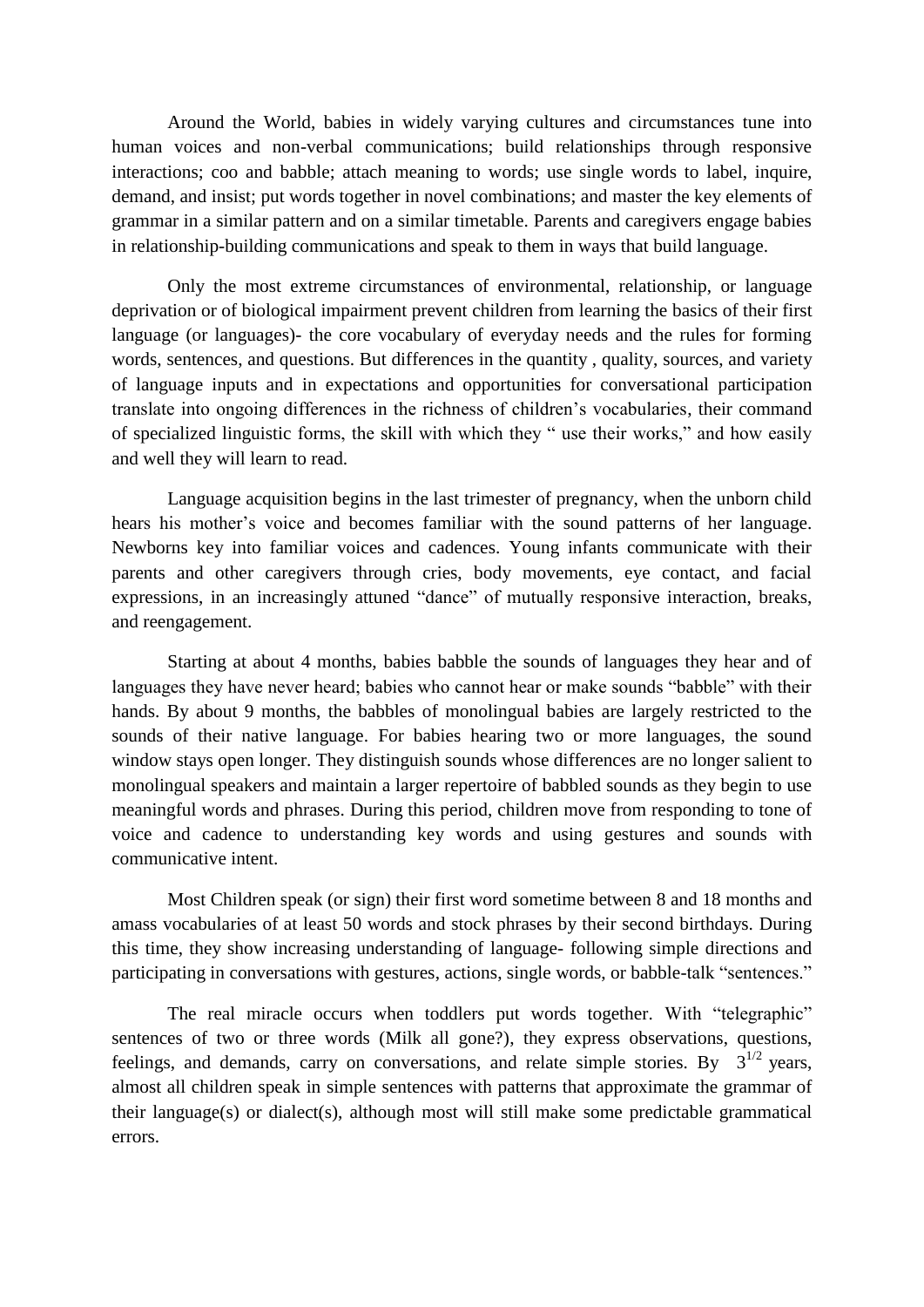From a neuroscientist's perspective, language acquisition involves the development and interconnection of specialized circuits or systems: for processing sounds, interpreting visual input, building concepts, coordinating oral movements, attaching meaning of words, and forming words and sentence grammatically. Circuits are built through interaction with people and with the environment; age appropriate experiences are essential for optimizing their architecture (National Scientific Council on the Developing child, 2008). As the brain matures and develops, complex circuits build on simpler ones. The critical circuits for receptive language and speech production are built in the first 3 years, with the peak of synapse density occurring at about 9 months. Less used synapses are pruned as processing becomes increasingly automatic.

Children can learn languages later- even as adults- building on what they already know about the world and about language. Still, mastery of subtle but meaningful sound distinctions, accent less speech, and nuances of grammar and usage may be incomplete, especially after puberty. Whereas for native speakers, language processing activates circuits in the left hemisphere, for sequential bilinguals processing their second language will likely involve right hemisphere areas as well (Kim, Belkin, Lee & Hirsch, 1997). Researchers are just beginning to understand the full benefits of being bi-or multilingual for cultural identity, cognitive abilities, and long-term advantages in both personal and career endeavors. (see Genesee, this issue, p.17, regarding dual language acquisition.)

#### **The Power of Play Talk**

In a Landmark study of language development conducted in the 1980s, Betty Hart and Todd Risley (1995, 1999) observed 42 children born in the Kansas City area, Beginning when the children were 3 years old, researchers made monthly home visits and recorded everything said to or by the child during the observation hour. Despite the study's small and culturally restricted sample, it highlighted "meaningful differences" in early linguistic and relationship- building experiences:

- Family Patterns of engagement and talkativeness were consistent over time: Parents who engaged in more talking with infants talked more with toddlers; those who spoke less or used fewer encouraging words continued these patterns.
- Differences among families were huge and compounded over time. The researchers extrapolated that 3-year- olds in the most verbal families would have heard 33 million words, while those in the least talkative families would have heard only to million.
- Families were alike in the amount of directive language or " business talk" (e.g., initiations, commands, prohibitions) that they used to manage their children; the striking differences were in the amount of additional talk- conversation, running commentary, storytelling, wordplay, chitchat, explanation, and thinking aloud.
- In all families, "the extra talk" was far richer than the business talk. It included longer and more complex sentences and narratives, a greater variety of words (including more rare words), and more descriptive language. It was also richer in information and ideas, and in emotional supports such as affirmation, subtle guidance, responsiveness, and acknowledgement of feelings.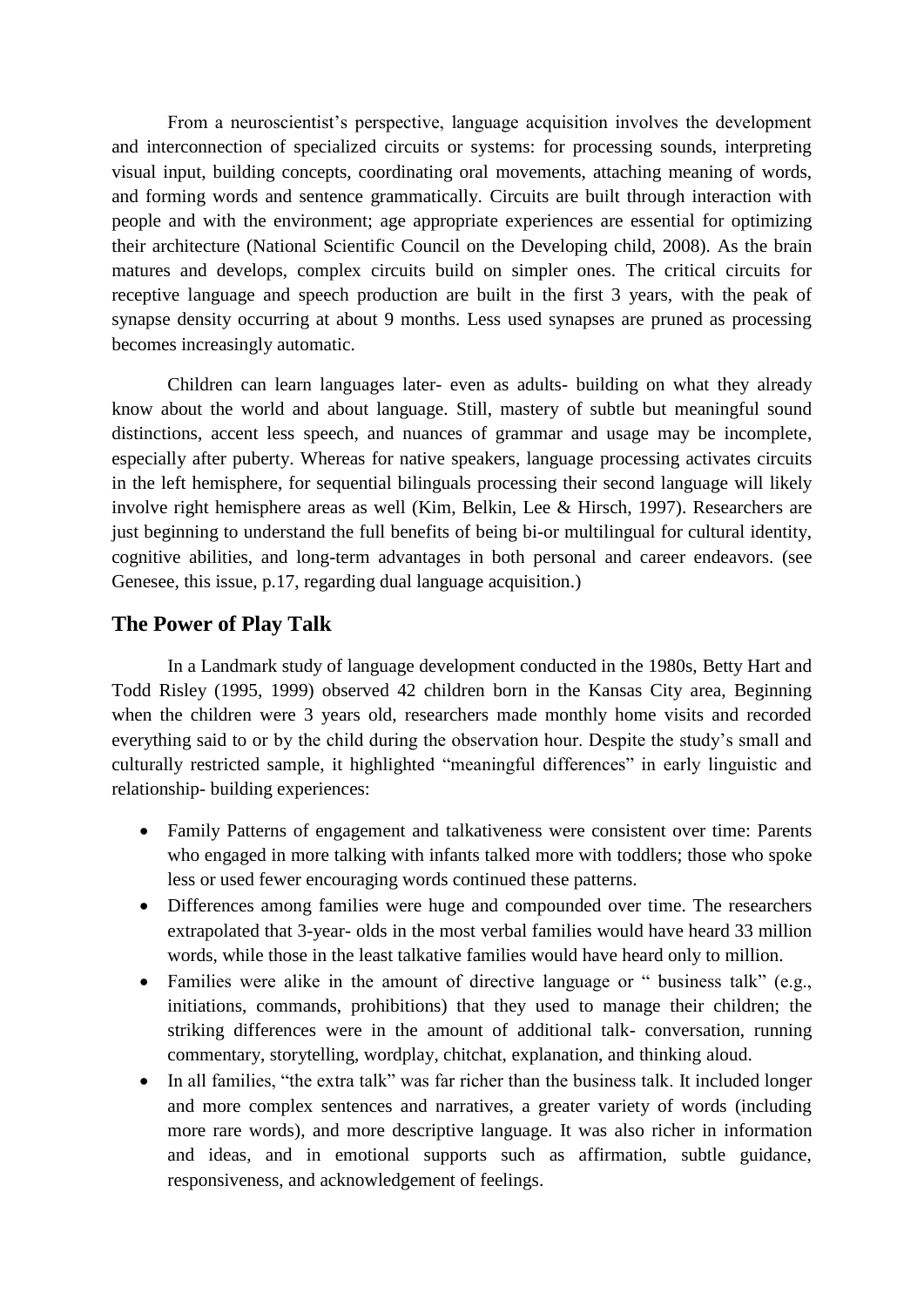The study showed that toddlers' patterns of talk came to match those of their parents. In more talkative families, toddlers did more talking, and their talk was likely to be richer in vocabulary, description, information, and ideas.

Most striking of all were the differences in child outcomes and their strong connection to early language experience. By age 3, the children who had heard 33 million words with 500,000 affirmations had Stanford-Beniet IQ scores approximately 25 points higher than those of the children who had heard only 10 million words and fewer than 60,000 affirmations. These differences persisted. Children's scores on standard vocabulary, language, and academic tests at age 9 years correlated strongly with their vocabulary use at 3 years and even more strongly with the language input they had received from their parents in those early years.

The association of differences in child vocabulary growth with social class in Hart and Risley's (1995) restricted sample has been widely publicized. However, the more powerful association in the study was between the amount of "non-business conversation and commentary" children heard as infants and toddlers and their later vocabulary development. In Risley and Hart's (2006) words, " Parental talkativeness to babies accounted for all the correlation that existed between socio-economic status (SES)- and/or race-and the verbal intellectual accomplishments of these American children (p.86)."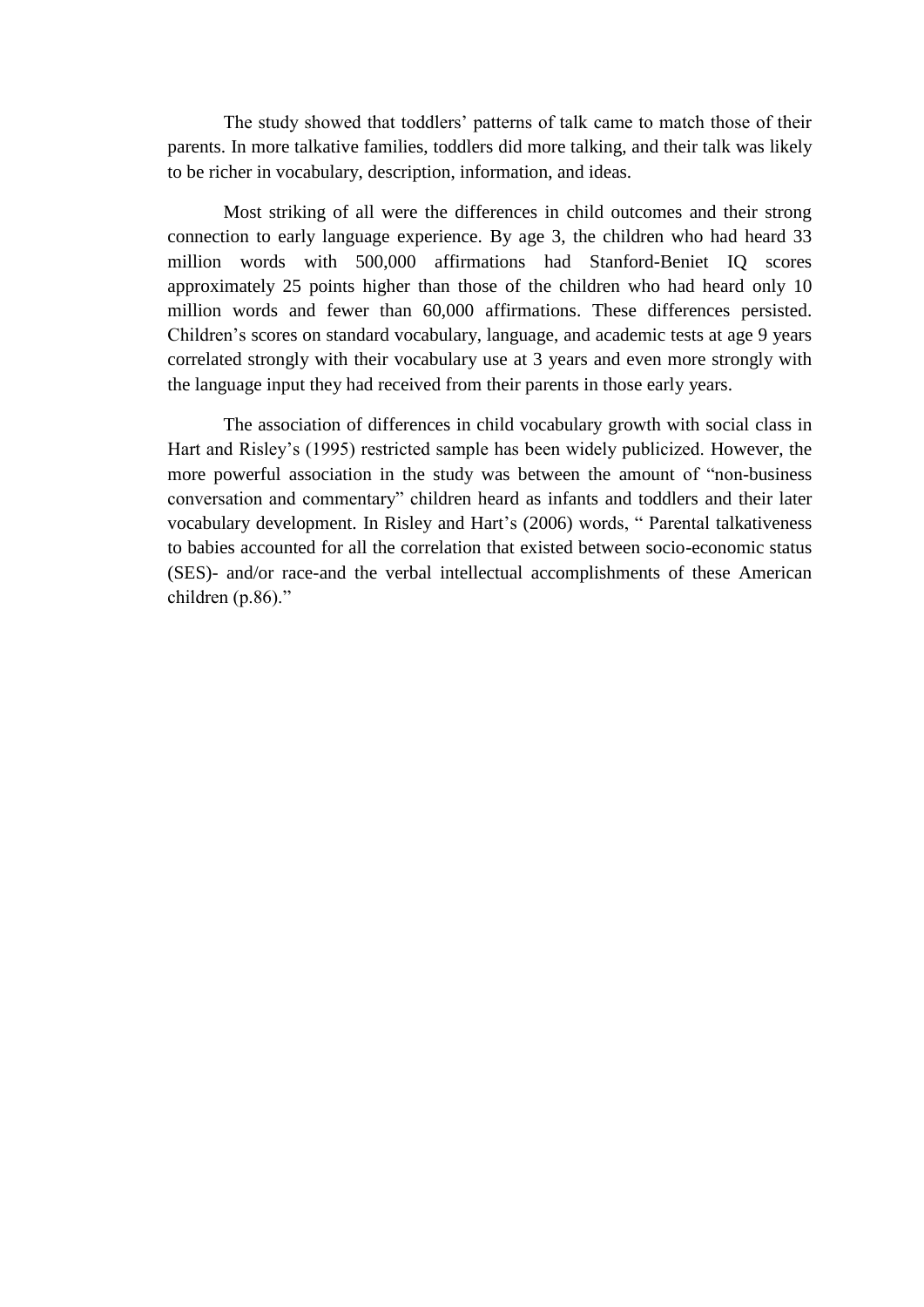

Applicant ID: Name:

**ADMISSION TEST/**MSc. & PGD in Early Childhood Development BRAC Institute of Educational Development BRAC University (BIED, BRACU) Date: **January 20, 2019, Duration: 1 hour**

#### **Part 1**

### **1. Read the paragraph from the handout and answer the following questions**

**(10 points)**

a) When does language acquisition begin? How does it occur?

Ans.:

b) What are the differences of monolingual and multilingual babies in terms of babbling?

Ans.:

c) What is telegraphic sentence? When does it occur?

Ans.: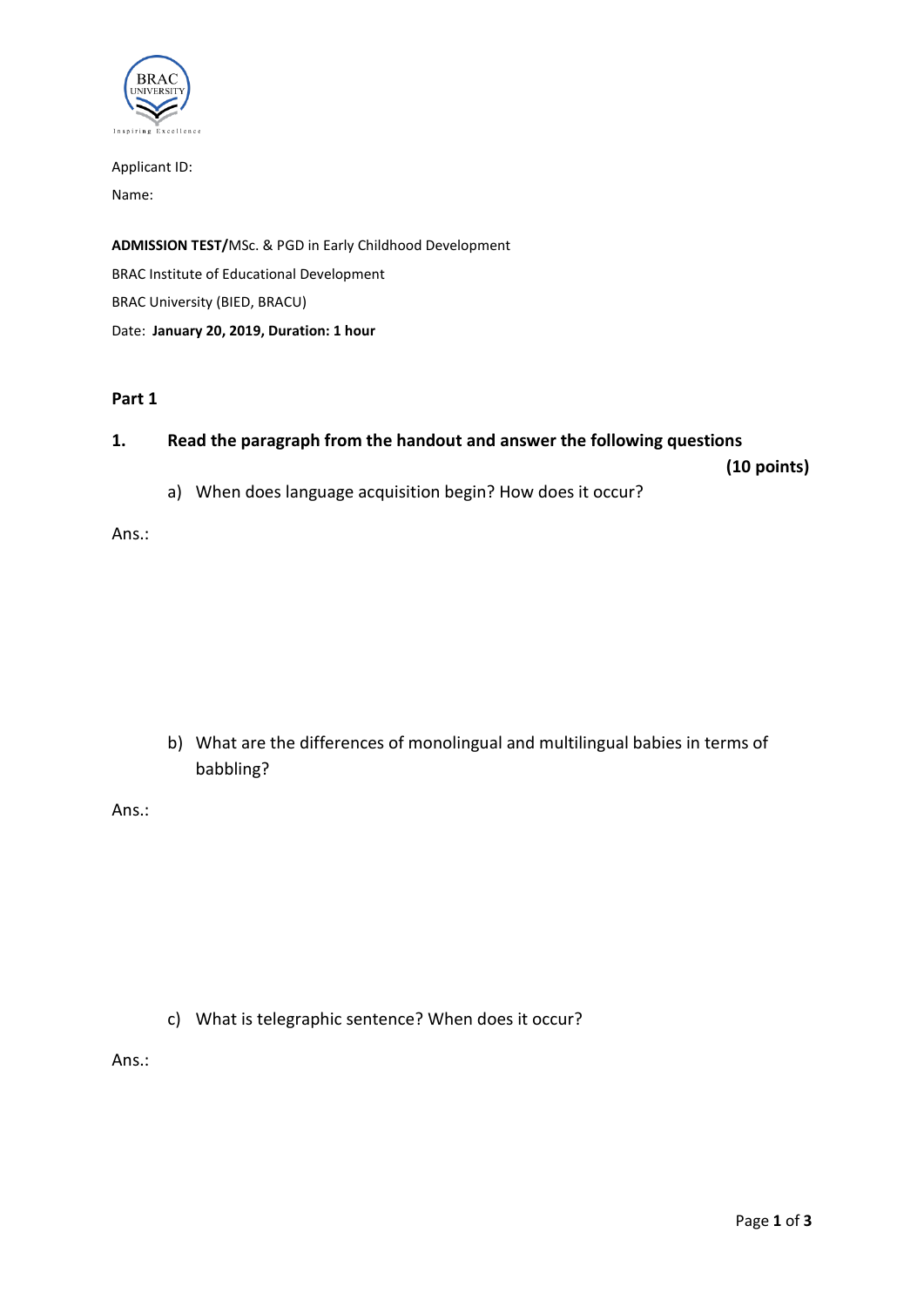

#### Applicant ID:

#### Name:

d) For language acquisition interconnection of specialized circuits is important, what is important for building the circuits?

Ans.:

e) What is the difference between native speakers and non native speakers in using their brain for processing language?

Ans.:

**Part -2 (5 points)**

- **2. Describe a teacher who has influenced you in your early years**
- a. where you met him/her
- b. what subject he/she taught
- c. what was special about him/her
- d. and, explain why this person influenced you so much.

**Ans.:**